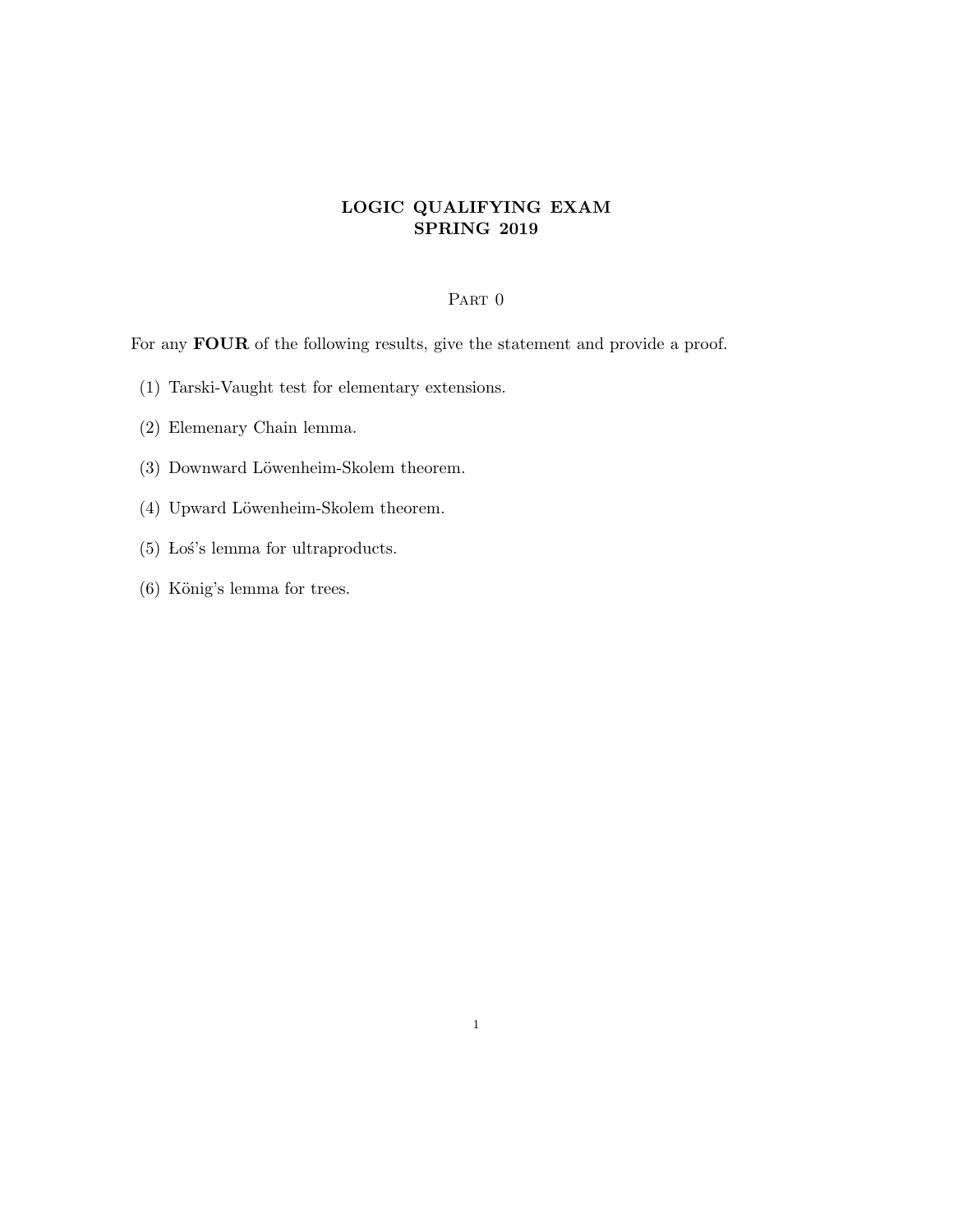## PART 1

Do any **FOUR** of the following problems.

- (1) Prove that every set of rational numbers that is parametrically definable in  $(\mathbb{Q}, \langle)$  is the union of finitely many open intervals and points.
- (2) Prove that the only sets of rational numbers that are definable without parameters in  $(\mathbb{Q},+)$ are  $\emptyset$ ,  $\{0\}$ ,  $\mathbb{Q}$ , and  $\mathbb{Q} \setminus \{0\}$ .
- (3) Prove that every collection of subsets of a set I with the finite intersection property extends to an ultrafilter on I.
- (4) Assume that a sentence  $\phi$  and a theory T have exactly the same models. Prove that there is a finite subset  $S \subseteq T$  such that  $\phi$  and S have exactly the same models.
- (5) Show that there is no first order sentence  $\phi$  such that for every ordered set  $(A, <), (A, <) \models \phi$ if and only if  $\lt$  well-orders  $A$ .
- (6) Quote the results from model theory and algebra from which it follows that the theory of algebraically closed fields of characteristic 0 is  $\aleph_1$ -categorical, but is not  $\aleph_0$ -categorical.
- (7) Describe all complete 1-types and all complete 2-types realized in the ordered set  $(\mathbb{Z}, \langle \cdot \rangle)$ .
- (8) Prove that the theory of the group  $(\mathbb{Z}, +)$  is not  $\aleph_0$ -categorical.
- (9) Prove that the theory of the standard model of arithmetic  $(N, +, \times)$  does not have countable  $\aleph_0$ -saturated models.
- (10) Let M be an infinite  $\aleph_0$ -saturated model. Prove that there are a and b in the domain of M such that  $a \neq b$  and  $(M, a)$  and  $(M, b)$  are elementarily equivalent.